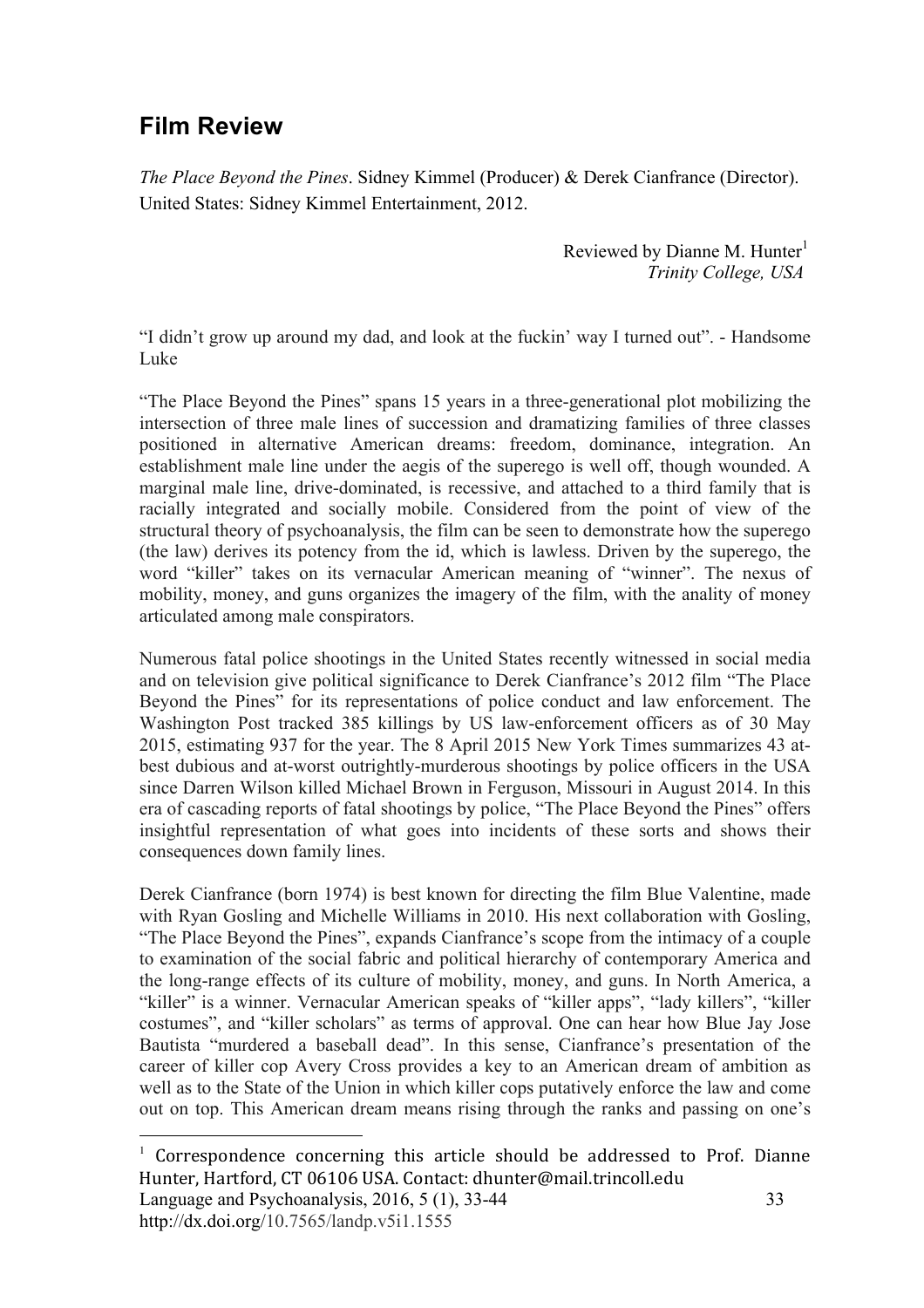genes to one's son while paving the way for his success.

### *Three Family Lines*

The temporal structure "The Place Beyond the Pines" spans 15 years in linear form. A three-generational plot, presented without flashbacks, mobilizes the intersection of male lines of succession and dramatizes families of three classes positioned in alternative American dreams. A dominating male line under the aegis of the superego is well-off, though wounded. A marginal male line, drive-dominated, is recessive, and attached to a third family that is racially integrated and socially mobile. The film shows a corrupt and cynical establishment, an integrated lower-middle class, and performing outsiders who are isolated, spectacular, lawless, and on the move. Rides, money, and guns comprise a thematic nexus in "The Place Beyond the Pines", with the theme of justice as an overriding issue, dramatizing the interplay between lines of succession with alternate paternal legacies.

#### **American dreams: Freedom, dominance, integration**

The film dramatizes three American dreams: 1) dominance, with the power of enforcement under the aegis of justice; 2) freedom to move through space; 3) upwardlymobile racial integration. Considered from the point of view of the structural theory of psychoanalysis, the film can be seen to demonstrate how the superego (the law) derives its potency from the id, which is lawless. Cianfrance's narrative alters classic tales defining American masculinity, for Cianfrance is interested in what makes a father, whereas the classic American hero before the 20th century is a buddy, and not a dad. Thus, taking James Fenimore Cooper's Natty Bumppo from the nineteenth-century Leatherstocking Tales as a prime example, D. H. Lawrence claimed in the 1920s that the classic hero of American literature is white, isolated, and a killer. Citing the friendships between Natty Bumppo and Chingachgook in upstate New York during the French and Indian War of the 18<sup>th</sup> century depicted by James Fenimore Cooper in the 1820s, and Mark Twain's Jim and Huckleberry Finn on the Mississippi River in the 1880s as prime examples, Leslie Fiedler in the 1950s identified the classic American plot as one of interracial bonding between men in the wilderness. If we see "The Place Beyond the Pines" against this tradition, we can say the film alters these classic American elements by splitting the loner from the killer, and by showing interracial bonds between man and woman as crucial social cohesion. The male bonding in this film occurs between white men; and it has a sinister edge marked by corruption, aggression, and betrayal.

#### *Three narrative strands*

The film unrolls in three sections. The first strand centers on a stunt rider who becomes a bank robber in a thwarted attempt to support his baby; the second strand centers on the cop who kills him; the third strand dramatizes the clash between the son of the cop and the son of the robber.

Ryan Gosling, outlaw star, buff and tattooed, a marked man, plays a carnival stunt motorcycle rider named "Handsome Luke", who, with two other riders, races around inside a metallic mesh spherical cage that looks too small for them to avoid crashing into each other. We see three riders enter the sphere, but only Luke is shown emerging. If we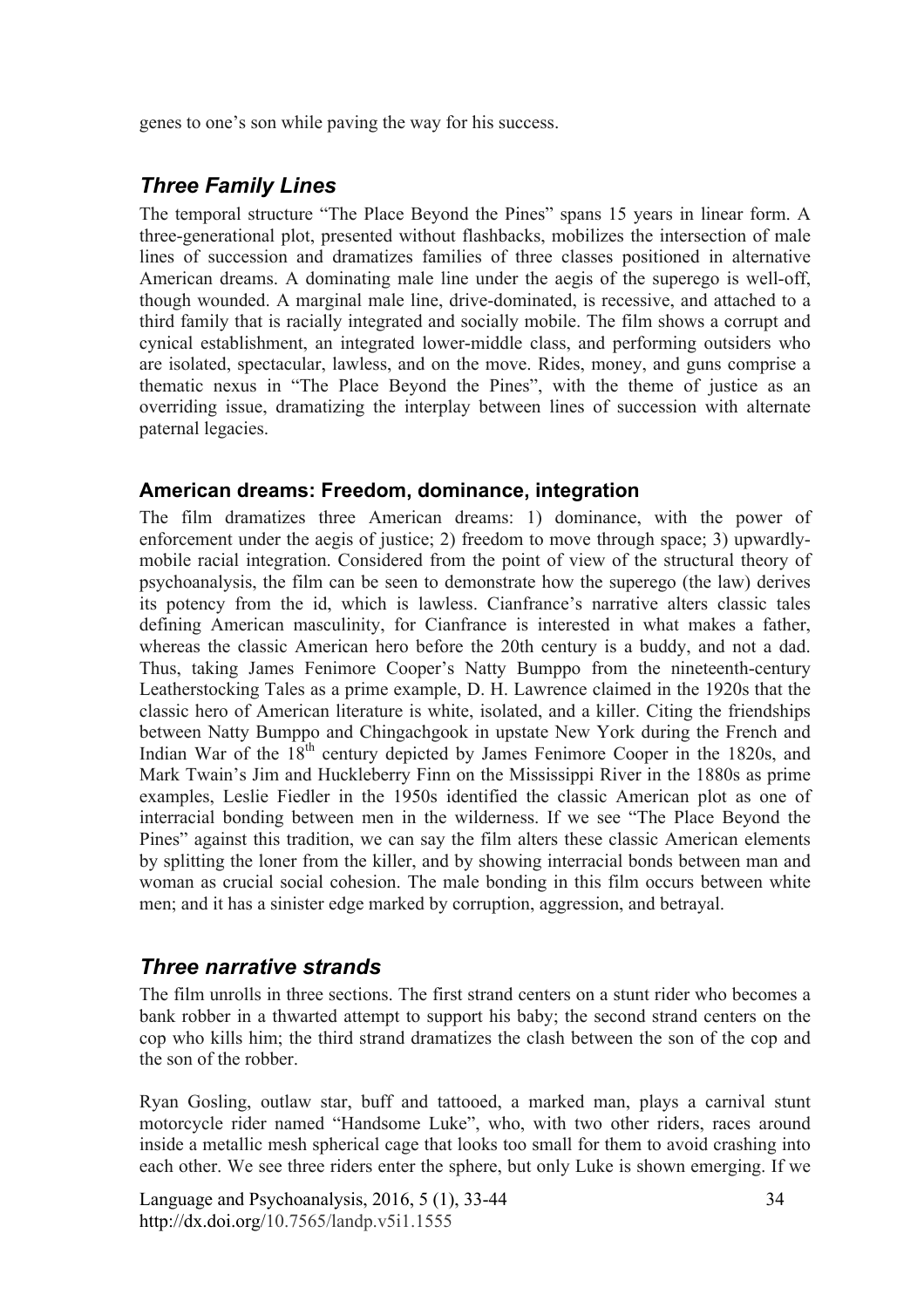imagine the sphere as analogous to an ovum, Luke's exit can be read retrospectively to symbolize the way some sperm make it into the future and some do not.

Luke lives and travels in a caravan that looks cramped. A year before the movie opens, Luke hooked up with a waitress in Schenectady, New York when his show traveled through town. When he returns the next year, this waitress, Romina (Eva Mendes) shows up at the fairground as Luke's motorcycling act ends. When he gives her a ride home, she doesn't invite him inside the house. The next day Luke rides back there and knocks on the door. Romina's mother opens it, holding a fair-haired baby. When Luke asks, "Who's this guy?", Romina's mother (Olga Merediz) replies, "He's yours. His name is Jason". (Luke, who is blond, has a golden fleece of sorts; as a teenager, Jason goes in quest of Luke's identity.)

Luke visits Romina at the diner where she works and asks her to join him on the road with their son, free to move from place to place. She asks him how he will support them, and dismisses his plan to move on as a dream. Luke goes to see Romina the next day, as she, her mother Malena, and a black man named Kofi (Mahershala Ali) are leaving home. When Luke tries to assert a claim on his son. Kofi brushes him off. Kofi's family gets into a SUV parked across the street and drives off. Luke follows them on his motorcycle to a church, where, upon entering and then sitting down alone in a rear pew, he observes his son being baptized, with Kofi in the role of the baby's father. As he sits in sorrow, shame, and frustration, tears roll down Luke's face in tracks that parallel a tattoo, near his left eye, of a dagger dripping blood. The ritual blessing of Jason in the name of the Father, Son, and Holy Spirit, and then recitation of the prayer to "Our Father", reverberate painfully off Luke's observation to Romina about his own fatherlessness when he tried to lay claim to paternal duty: "I didn't grow up around my dad, and look at the fuckin' way I turned out".

Luke goes riding in a wooded area at the edge of town, where Ben Mendelsohn's character, Robin, spots his skill as a motorcyclist. When Luke says he plans to stick around town instead of traveling on with the carnival, Robin invites Luke to live in a trailer on his property in exchange for helping with work in Robin's motor repair shop. Robin and Luke become partners in crime after Robin reports that he himself used to rob banks and describes how getaways can be managed by having a robber escape with loot on his motorcycle and ride up a ramp into a waiting cube truck, which will pull away while police search for a motorcyclist. At first incredulous, Luke rejects and then reconsiders the idea of becoming a bank robber. Robin says, "You wanna provide for that kid? You want to edge out your competition? You gotta do that using your skill set". Robin gives Luke a pistol. This pistol allows Luke the fantasy that he can provide for his son.

Luke proceeds to rob banks, which puts him in the wrong and gets him killed; but the subsequent confiscation of the stolen money by corrupt-crony cops as well as the reputation banks have nowadays for poor ethics, and Luke's motivation as a paternal provider contextualize his lawlessness with a certain irony.

The first robberies go successfully, with Luke's helmet providing anonymity, his motorcycle speeding efficiently away, the hookup with Robin working smoothly. Robin, with Luke and his motorcycle hidden in the back of his truck, pulls into traffic from the side of the road as a police car speeds in the other direction. Robin and Luke celebrate in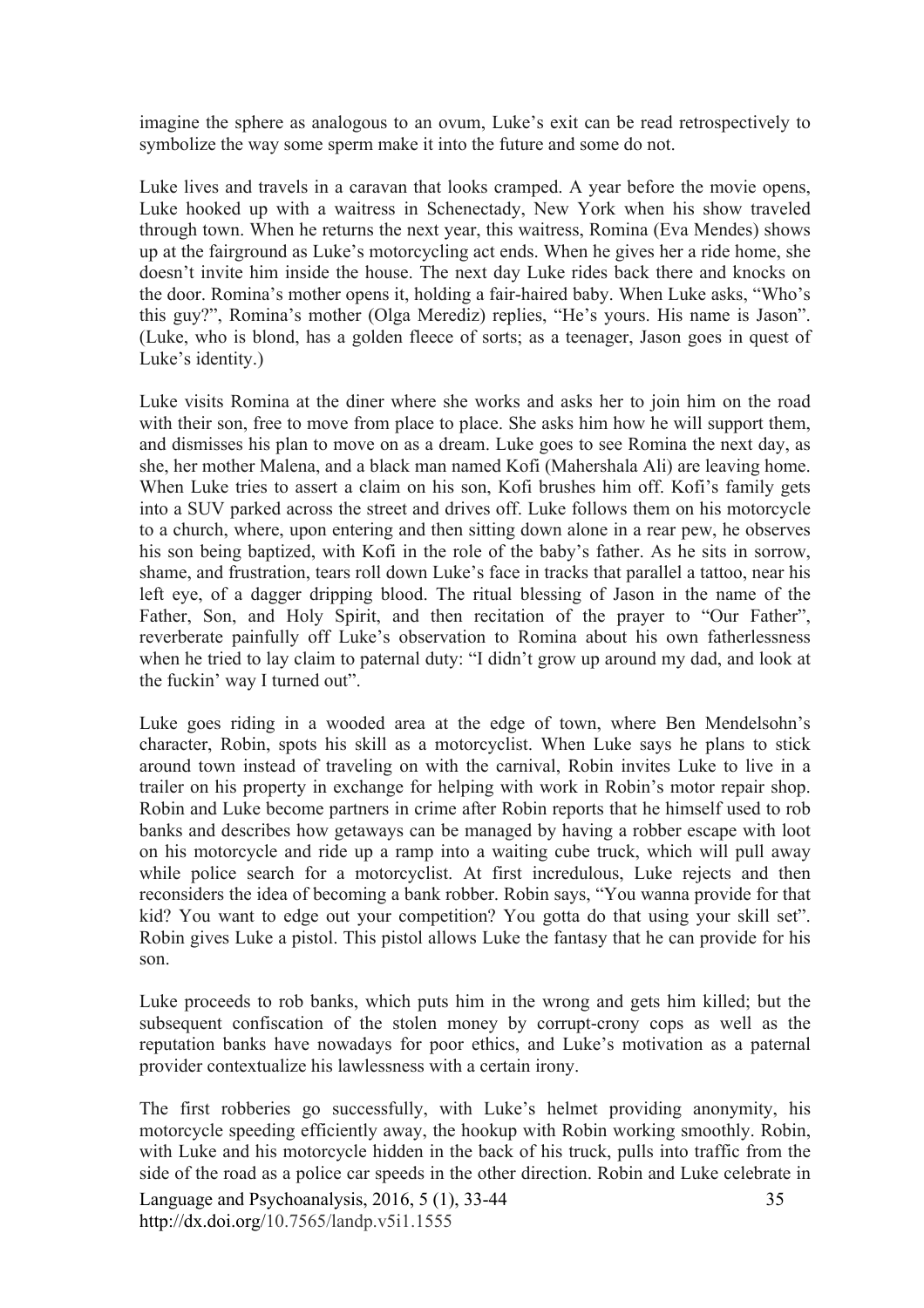Robin's digs by dancing to Bruce Springsteen's "Dancing in the dark/ This gun's for hire", with Luke holding the front paws of Robin's dog, who dangles with her back pressed to Luke's front and her exposed underside stretched out facing Robin. This varies the sexual dimension of Luke pulling his motorcycle into the back of Robin's truck. Luke is dancing in the dark in so far as he is a marked man soon to be betrayed by his partner in crime, an example of how betrayal of trust undermines male-bonding in this film.

Flush with funds, Luke delivers toys to his son and a new crib in its store packaging. Malena lets him in, he goes upstairs, and begins assembling the crib in the room where his son usually sleeps. Kofi and Romina arrive home and come upstairs angry that Luke is there. An argument turns into a scuffle in which Luke hits Kofi over the left eye with a metal tool he'd been using to assemble the crib. Blood gushes from Kofi's wound, an ambulance is called, as are the police, for whom Luke, exuding a conscious sense of doom, waits on the front steps of Kofi's house with Jason in his arms.

Luke, who already has a police record, is booked for assault. Robin bails him out of jail. When they get back to Robin's place, Luke reimburses Robin from his robbery stash hidden in the roof of his trailer, and declares his intention to carry out several bank robberies in a single day. Robin says that is a bad idea because the motorcycle bandit is already notorious in local newspapers and the only way to succeed in this line of work is to lay low for years after a successful heist, as Robin himself has done. Robin says he is not going to let Luke bring them both down. When Luke declares his intention to visit Romina while he is out on bail, Robin tells him to go by truck rather than on his motorcycle in order to be less conspicuous. Robin then tries to stop Luke from further bank jobs by dismantling Luke's bike with a blowtorch while Luke is trucking to Romina's place of work to give her a stash of (stolen) money for their child. This she refuses but he tosses it, wrapped in a black plastic garbage bag, behind the driver's seat of her car as she pulls away.

Discovering his destroyed motorcycle back at Robin's, Luke enters the room where Robin sleeps and shoves the robbery pistol into his mouth, demanding back the reimbursed bail money. This scene, suggesting a transformed fantasy of fellatio, presents a variation on the homoerotic imagery of two men dancing in the dark. It has a sinister physiological edge created by the sound of the gun clicking against Ben Mendelsohn's teeth (newly cosmeticized for this role), and picks up on a metallic sound that opens the film, where Luke toys with a switchblade knife, killing time as he waits to be called for his motorcycle stunt.

#### *Bandit's Demise*

With the reclaimed bail money, Luke buys another motorcycle and resumes his robbery routine without Robin to assist the getaway. Inside a bank, all goes as planned, but as Luke exits to get on the new motorcycle he has parked by the door but not left running, it delays him. By the time he gets on the road, a police car is behind him. Luke pulls into a cemetery, where his bike has a flat tire. A cop in close pursuit alerts cruising police in the area who track Luke's progress into a residential street where he smashes into a car that is backing out of driveway, drops his bike, and runs into the nearest house. This sequence, a marvel of photographic tracking, shows Luke passing through territory of the dead and crashing on the mundane world of middle-class residences—a car backing out of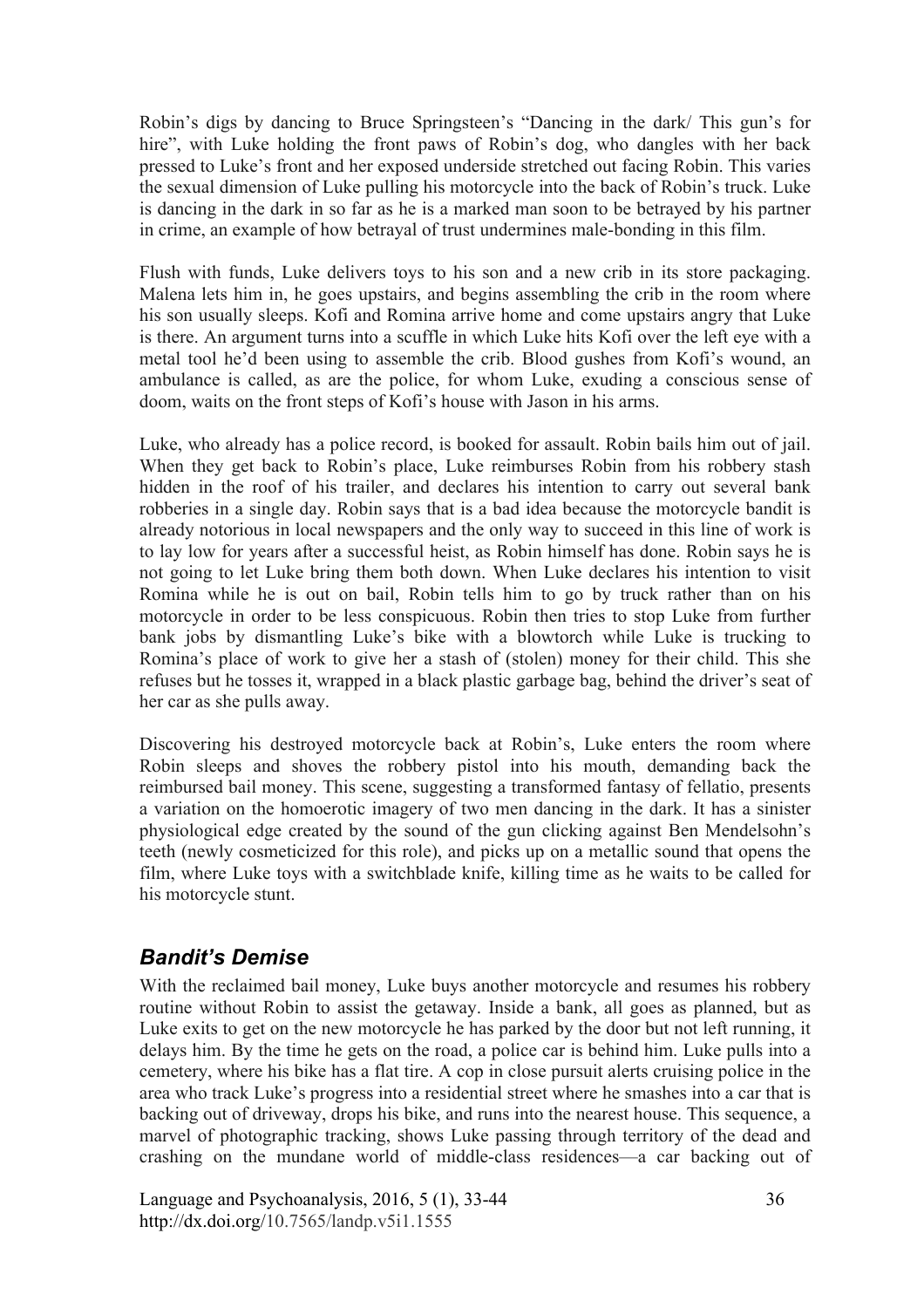someone's driveway. He takes temporary refuge in a middle-class house in a cul-de-sac.

Now a new set of characters appears in the film, as we see Bradley Cooper playing a rookie cop entering the pursuit upon receiving news of the runaway bandit's whereabouts. The policeman, Avery Cross, now the film's protagonist, calls for backup but does not wait for its arrival. Luke has sent the inhabitants of the house, a mother and her adolescent son, outside. With his gun drawn, Avery enters the house. Luke gets on the telephone upstairs, calls Romina, and tells her not to tell his son about him. He then opens the window and prepares to jump out as Avery enters the room and shoots Luke. Luke shoots back as he is falling out the window. Hit in the knee, Avery looks down from the window at Luke sprawled dead in a pool of blood, his legs folded behind him so that he looks cut off at the knees. Since Ryan Gosling was the biggest movie star in this film when it was made, having Handsome Luke die a third of the way through comes as a shock.

### *Killer Protagonist as Superego*

The movie now centers on Bradley Cooper's character. In hospital for his bullet wound, Avery is regaled as a hero for killing the notorious motorcycle bandit and supposedly rescuing two hostages. District Attorney Bill Killcullan (Bruce Greenwood) arrives to ask about the shooting, which Avery reports as "by the book", claiming Luke shot first. When Avery goes home to recuperate, wearing a cast on his leg, it becomes clear that his wife Jennifer (Rose Byrne) does not appreciate her husband's job as a policeman and cannot understand why a man who has a law degree wants to work as a cop. As in the household of Kofi and Romina, Jennifer's mother lives with her daughter and grandson, who is the same age as the son of Luke and Romina. Jennifer finds it difficult to have her husband home all day during his recuperation. During a session with a police psychologist, it comes out that Avery has difficulty looking at his own son because he has learned from news reports that Luke had a son.

Around dinnertime one night, three cops arrive to take Avery, still in his leg cast, out for some unofficial police work. The visitors are invited to share the family's meal, Jennifer showing reluctance to have these cops in her house. She evidently disapproves of the ringleader's remark that Avery deserves special reward for killing a *white* bad guy. In this scene, putative representatives of the law occupy a family space organized around food. If placed in the context of the idyll created when Luke and Romina take Jason to taste his first ice cream, and a scene later in the film where Kofi, Romina, their daughter, and adolescent Jason are shown having dinner, the guests-for-dinner scene at Avery's house suggests a pattern of family togetherness disrupted by male-bonded intruders. When the three police intruders leave Avery's house with him in tow, Ray Liotta's character, DeLuca, who evidently disapproves of what he thinks is Jennifer's bossiness, asks Avery as a joke whether his wife tucks her balls up at night, hinting that DeLuca thinks Avery's masculinity is in question.

Avery is surprised to find himself driven to Romina's house, where the cops enter without a warrant. DeLuca takes charge, telling Romina to pretend he has a warrant and he will pretend her mother has legal immigration papers. DeLuca stays downstairs with one of his minions, talking to Kofi, Romina, and her mother; a second minion, Scott (Gabe Fazio), goes upstairs. Avery, bewildered, stands in the front hall, and then goes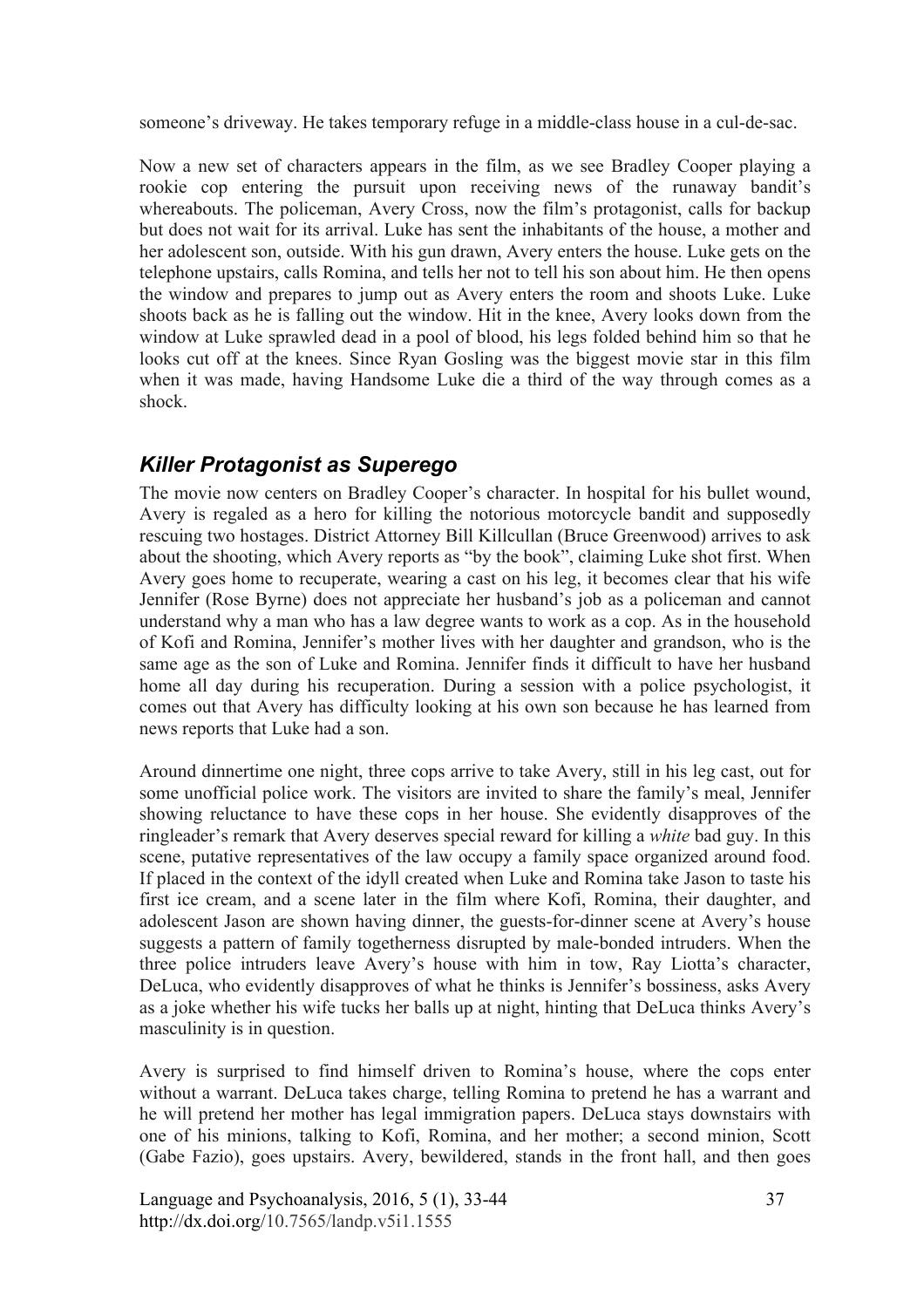upstairs, where he finds Scott searching the baby's room. Scott tells Avery to pick up the baby from his crib (the crib Luke brought the day he was arrested for assaulting Kofi). When Avery has Jason in his arms, Scott raises the crib mattress, and removes a black plastic bag, which he carries downstairs wrapped in his jacket with Avery following along. In the police car, Scott counts up the bagged money as \$14,000. Avery is given half of it as hazardous duty pay, which he does not want. The cops call the stolen money they steal "shit", enunciating the fantasy that being powerful is being part of a corrupt conspiracy for getting your hands on other people's "shit". When DeLuca urges Scott to hurry up counting the stolen money in the police car, Scott retorts, "Got a money counter in your asshole?" After Scott tries to involve Avery further in compromising police business, Avery goes to the parking lot of the diner where Romina works and waits for her to come out to her car. He tries to give her back \$7000, but she refuses it. He takes it home, where his wife watches from upstairs in their house while he hides it in their garage. He then takes the money to his supervisor, Police Chief Weirzbowski (Robert Clohessy). Upon returning to work after his injury, Avery had asked Weirzbowski for a promotion and been refused. Instead, Avery had been assigned to work in the wire cage where evidence is stored. Weirzbowski, who does not want to hear about the money Avery tries to report, grabs a tissue from a box on his desk so he can pick up the dirty money without touching it, tosses it at Avery, and tells him to take it and get back to his cage. Avery puts the \$7000 into Luke's backpack, stored in the evidence cage, where Avery had previously put the pack on his own shoulder and then unzipped a compartment and found a folded photograph of Luke, Romina, and Jason from the day they had together as a family when Jason first tasted ice cream. Guilty and protective toward Jason, Avery keeps this photo in his own wallet.

Scott, now promoted to the Vice Squad, where he works with DeLuca, asks Avery discreetly to hand over a stash of cocaine from an evidence locker inside the cage. Scott explains this as a fair exchange for having given Avery half of Luke's stolen money. Avery indicates that he plans to cooperate with Scott's request, implicating himself as one of the boys.

Leaving work on his way home, Avery sees that DeLuca knows about his report to the Police Chief. DeLuca stages a traffic stop in his police cruiser and says he needs to discuss the plan to hand over the cocaine from the police cage. DeLuca has Avery follow him into a woodland. This woods is the source of the name of the town Schenectady, a Mohawk word meaning "The Place Beyond the Pines". Avery cocks his pistol, drives part way into the grove, then takes off when he sees where DeLuca has parked. This traffic stop as an occasion for potential murder by a police officer resonates with videos that as of 2015 were flooding the Internet.

#### *The Way Out*

Frightened, Avery decides to tell his father, a New York State Supreme Court Judge, about Schenectady police corruption. The judge (Harris Yulin) tells his son there is a way out but he won't like it. He asks Avery whether there is anyone in the police force who trusts him. Avery thinks of Scott, and decides to surreptitiously record him discussing the plan to remove cocaine from the police cage. Avery, on the right side of the law, now undermines his partners in crime.

Language and Psychoanalysis, 2016, 5 (1), 33-44 http://dx.doi.org/10.7565/landp.v5i1.1555 38 Next we see Avery in the office of the District Attorney, who does not want to hear about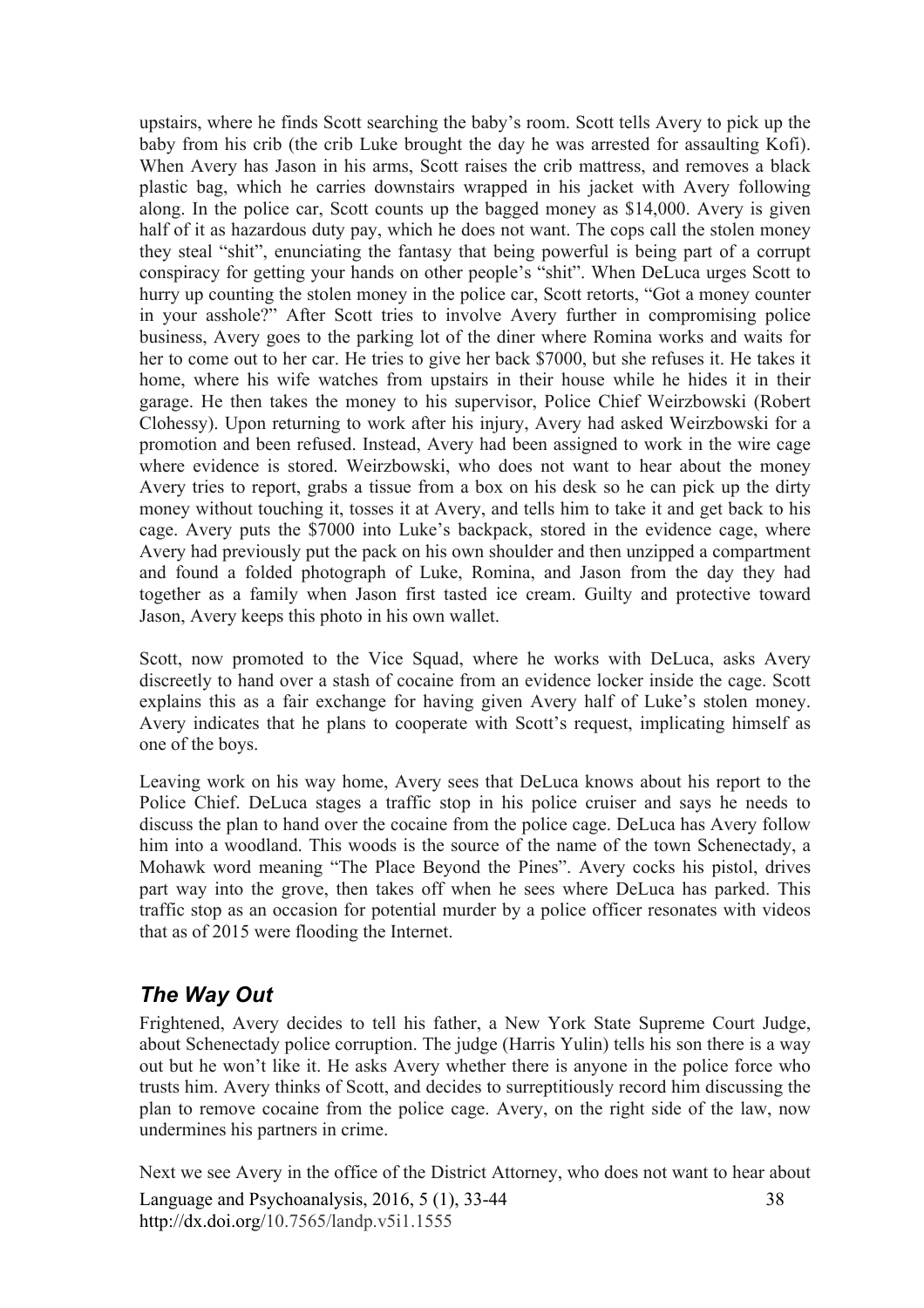corruption any more than the Police Chief did. Avery says that if Bill Killcullen won't take the case, follow it through, grant Avery full immunity, and appoint him Assistant District Attorney, Avery will go to the newspapers with his evidence and his story. Avery shows that he is now following a path his father had recommended after Avery claimed that he wanted no other "line of work" than being a cop. The phrase "line of work" that Avery uses in his rousing speech accepting his hero award echoes Robin's use of the phrase, suggesting that cops and robbers are counterpart ways of making a living.

Because Avery has a sense of responsibility and loyalty to the law, he serves as a guilty mediator between the American drive for freedom and the American wish to be on the right side. Avery wants to escape his cage and he also wants to be a good guy. In a scene set in the swimming pool at Judge Cross's upper-middle class house, the judge tells his son, still recovering from his gunshot wound and basking in his glorious speech as a police hero, that he should go into politics, where his newly acquired wound would be an asset. The judge says, "A limp can go a long way in politics. Look what it did for Roosevelt!"

#### *The Next Generation*

The final sequence of this film unfolds 15 years later with yet another set of characters. Avery, now District Attorney and running for the position of New York State Attorney General, delivers the eulogy at his father's funeral, demonstrating once again that he is an effective speaker. Jennifer, now estranged from her husband, tells Avery at the cemetery that their son, who is going off the rails, wants to move in with his father. Avery Junior, called AJ, has been living with his mother in Troy, another small, upstate city not far from Schenectady, though AJ strives to appear metropolitan and speaks with what Jason hears as a Long Island accent. Played by Emory Cohen, Avery Jr. is a liar, a dominator, and a voluble wannabe-Hip Hop dude who looks and acts like a young but flabby Marlon Brando. (Cohen was originally called to read the part of Jason, but did not want that role and was not a team player; by default, he was cast as AJ.)

Entering his Senior year at Schenectady public high school as an outsider looking to become leader of a pack, AJ spots the recessive Jason (Dane DeHaan looking and acting like a young James Dean). Seeing Jason as a loner stoner, AJ, wearing a black hoodie and spouting rap rhymes, asks Jason for help in obtaining the drug Ecstasy. Jason takes him to a neighborhood where we see a black teenager wearing an orange hoodie open a house door. When Jason emerges from the house with dope, police arrive in a cruiser to arrest Jason and AJ, who has been waiting in the street. One wonders whether Schenectady cops have been keeping an eye on AJ as the son of the man who exposed police corruption or on Jason as the son of the notorious motorbike bandit.

Called back from his political campaign, Avery is appalled to see his son under arrest and to recognize Jason as the son of the man he killed. He gets AJ released immediately and aggressively orders him to stay away from Jason. Jason goes to jail and then court but the District Attorney's office has his drug charge reduced from a felony to a misdemeanor. Jason returns to school, having been told that somebody is looking out for him and curious about the source of the legal intervention. AJ, now a nascent big shot at school, takes in with interest Jason's arrival there in a car driven by Kofi.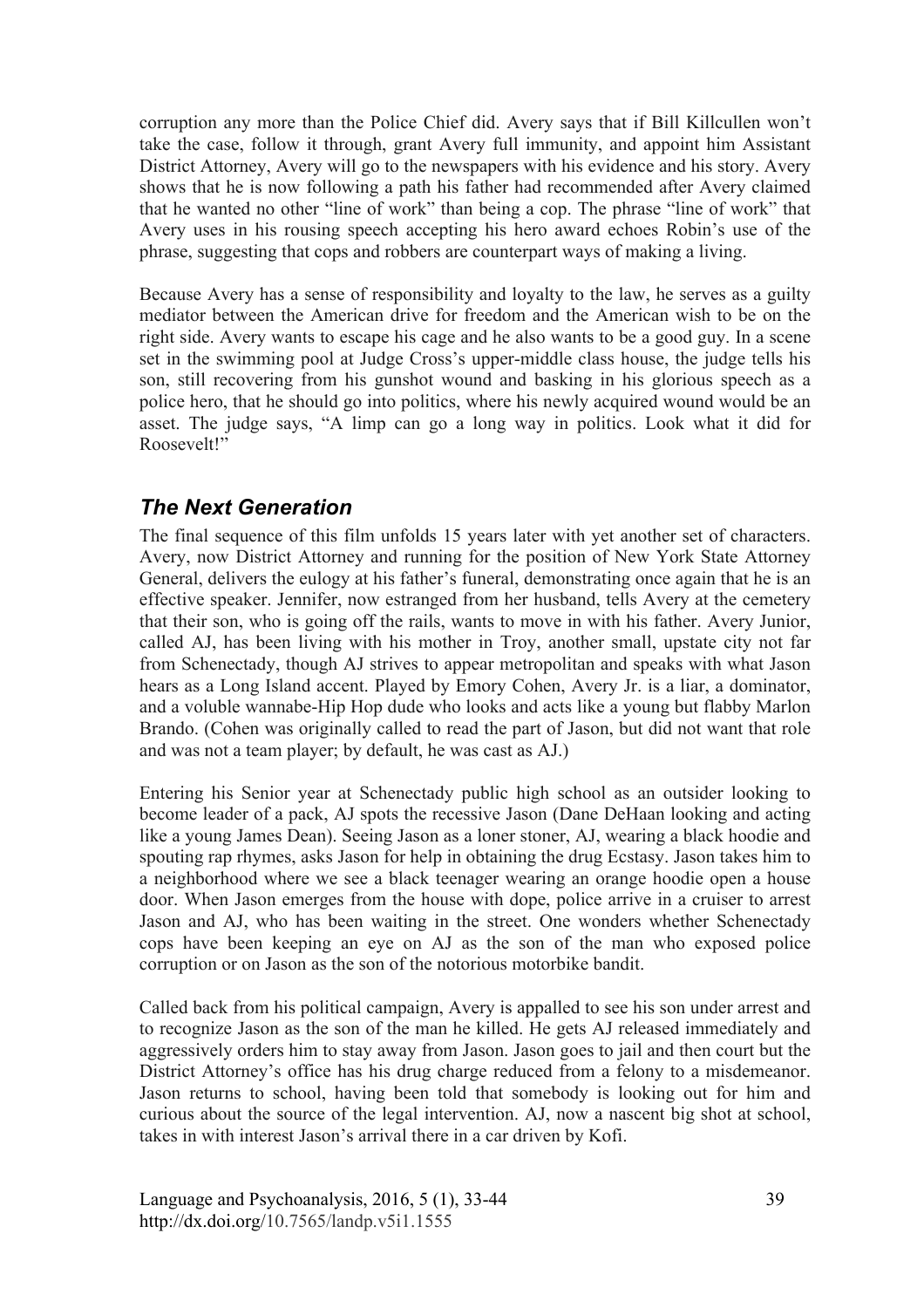Puzzled to hear that someone in the legal establishment has been looking out for him, Jason asks Kofi, "Who was my dad?". Kofi answers in a mock Darth Vader voice, "I'm your father". Jason says he knows that, but had heard from his mother that his dad died in an accident, and from his grandmother that his dad was an outlaw. Jason learns his father's name, and looking it up online, finds an account of Luke that names Robin Van Der Hook as an acquaintance.

Jason rides his bicycle to Robin's address, where Robin has saved a newspaper reporting Luke's death. This he digs out to show to Jason. "That guy's your dad", he says, pointing to a photo. Pointing to another photo, he says, "And that's the pig … that bagged him". Robin shows Jason the trailer where Luke had lived, and gives him the pair of sunglasses Luke had left there. These have Hollywood-style, reflective lenses and a lime-green strap. When Jason puts them on, Robin says, "You're callin' him back". He tells Jason that Luke was "the best motorcycle rider I've ever seen in my life".

With Avery back out on the campaign trail, AJ throws a party at the grand house owned by the Cross family. AJ tells Jason he had better be there and he had better arrive with plenty of drugs, pointing out that he never got back his \$500 or the dope he bought with it that got them arrested. Reluctant, but manipulated by complicity in the drug deal and its aftermath, Jason decides to go to the party, stopping at a pharmacy on the way. Having parked his bicycle around the corner, Jason slips into the store, sneaks behind a counter while the druggist is busy elsewhere, and grabs a package of Oxytocin. Wearing a longsleeved white undershirt, he has a short-sleeved Boy Scout uniform shirt on top of it and a backpack with a prominent Marijuana-plant icon. The theft sequence is shot from behind so that we see how Jason wears his pants--prison style, beltless and half way down his backside with his boxer shorts showing. Running out of the pharmacy with the druggist in pursuit, Jason hops on his bike and pedals to AJ's house with the Oxycontin. The tracking of DeHaan from behind in this sequence puts him in the same position vis-àvis the camera as Ryan Gosling's in the first third of the film.

The use of drugs by the teenagers can possibly be grouped with the ice cream scene of Jason's infancy and the two dinner scenes as fantasies of oneness. Both the Ecstasy and the Oxycontin scenes end badly—the Ecstasy leads to arrest by police, the Oxycontin party ends with Jason's beating.

AJ's party is crowded and rowdy. The teenagers, dancing to hip hop, are pleased by the Oxycontin delivery. A girl takes Jason's hand and leads him upstairs. On the way up, the Boy Scout-shirted thief sees a framed portrait of Avery in his police uniform that he recognizes from Robin's old newspaper. Furious, he starts a scene that disrupts the party and ends with AJ beating Jason to the point that he has to be hospitalized, with AJ shouting, "Fuck him up!" AJ's role in this beating suggests the kind of leader AJ aspires to be.

At the hospital, Jason, his face cut and swollen, tells his mother she's a liar, and then leaves her there waiting for him while he slips off to neighborhood of the drug dealer's house and asks for a gun. Armed, he goes to the Cross house, finds AJ upstairs, shoots him in the leg, and leaves him incapacitated in his room. When Avery arrives home, Jason confronts him at gunpoint and orders him to "just drive". Avery drives to the same woodland where DeLuca had frightened him 15 years ago. When they walk into the forest, Jason, nervously holding the gun and unsure what to do, tells Avery to get down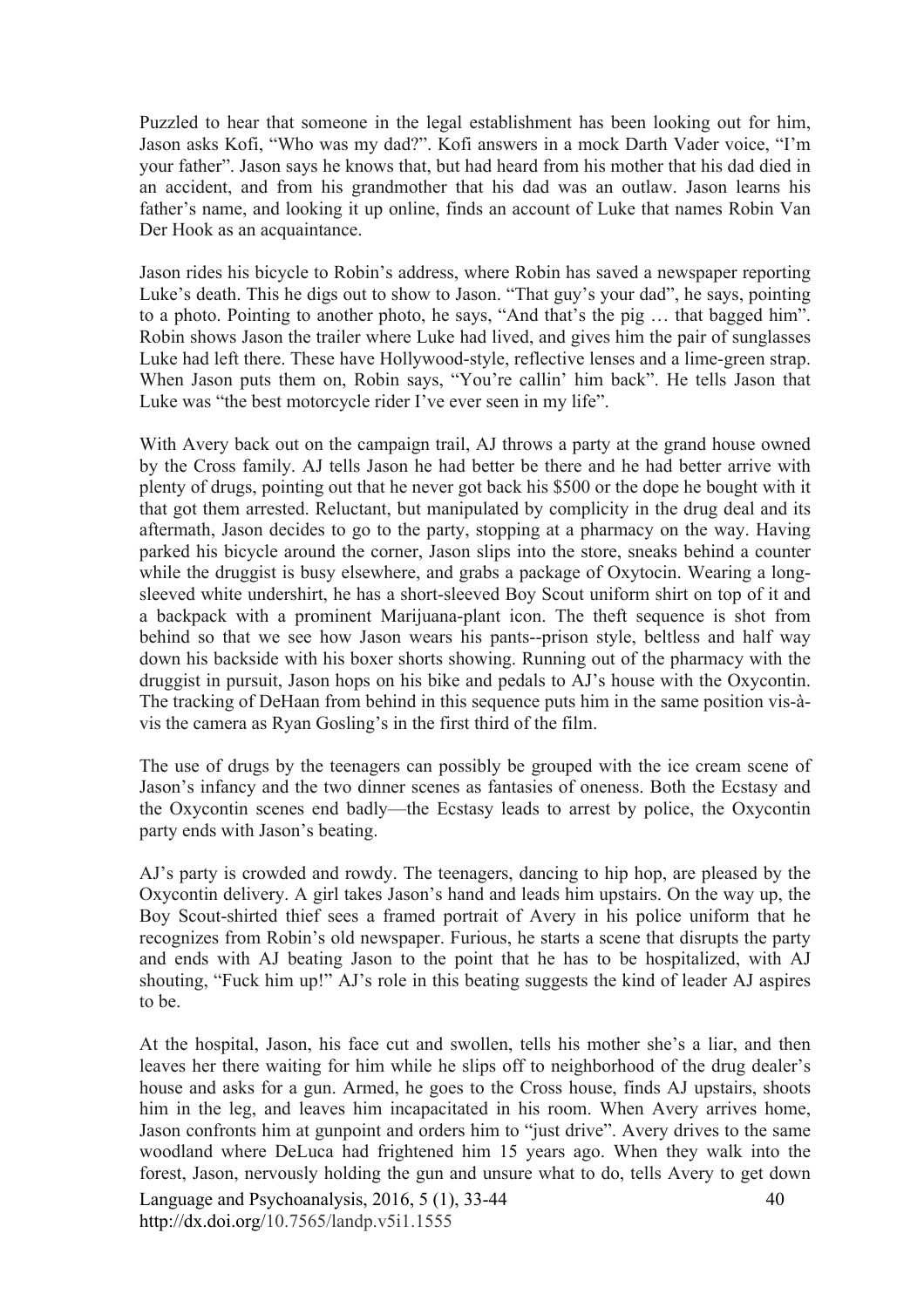on his knees and clasp his hands behind his head. Avery bows his head, cries, and apologizes. Like Luke and unlike Avery, Jason doesn't kill anyone. He takes Avery's jacket and wallet, finds the Dairy Circus photo of Luke's one day of family intimacy, and drives away in Avery's BMW, leaving the District Attorney kneeling in the woods, without his wallet or dark-blue jacket of authority.

As the movie ends, we see Jason walking to an isolated house in an open landscape. A man comes to the door and leads him to a barn to look at a Honda motorcycle that has been advertised for sale. Jason buys it and rides away down an empty road, taking on his father's image as a motorcyclist. Jason rides through open space rather than being contained as Luke had been in his carnival sphere. Here he can be imagined to be a version of Luke as the one rider we see having emerged from the caged three in the movie's opening sequence.

If we take the "Pines" of this film's title to symbolize family trees, we can see that Jason looks to have gone beyond them, with no one (so far) in pursuit, though there is a faint sound of a police siren on the soundtrack. But this "on the road" ideal of American freedom has an uneasy undercurrent if we think of the resemblance between De Haan's Jason and James Dean (1931-1955), who died in a crash.

# **Conclusion**

The social fabric of characters in this film shows three classes in alternative American dreams. The Cross line is socially well positioned, dominating, twice wounded, with established resources of law enforcement on its side. Luke's line is spectacular and exciting, skilled, socially marginal, recessive, sacrificial, capable of stealing and wounding, but not killers. Fatherless himself, Luke is an outsider whose name has not passed down to his son. Being without a father, in other words, means being without resources and on the wrong side of the law.

During the 15 years following Luke's death, Kofi's family achieves a middle-class American dream. They move to a larger house in a better neighborhood than the one of Jason's infancy. Jason goes by Kofi's last name. When Romina opens her suburban mailbox and finds that Jason has sent her the old photo of Luke's family the day they went to the dairy bar, we see a shiny, new-looking red Chevrolet parked in her driveway. This family represents the part of the American psyche, the ego, which integrates and makes peace with reality.

Romina, who speaks Spanish with her immigrant mother, and whose name suggests Romany or gypsy folk as well as roaming, moves between the migratory and the rooted. She has a son with a carnival performer who suddenly quits his job in an ill-fated attempt to act the role of provider. Their son's name evokes the Greek myth of Jason, who quested for the Golden Fleece. Romina has a daughter with a middle-class black man who is stable and peaceable. After she moved into Kofi's house, Romina had sex again with Luke, who is apparently the love of her youth if not of her life. When Luke invites her to go on the road, she tells him it is a nice dream and continues to live with Kofi. She is without her mother, her son and Handsome Luke by the end of the film, but she has her new car, her middle-class house, a mate, and a daughter. Whatever attracted her to Handsome Luke has passed into Jason.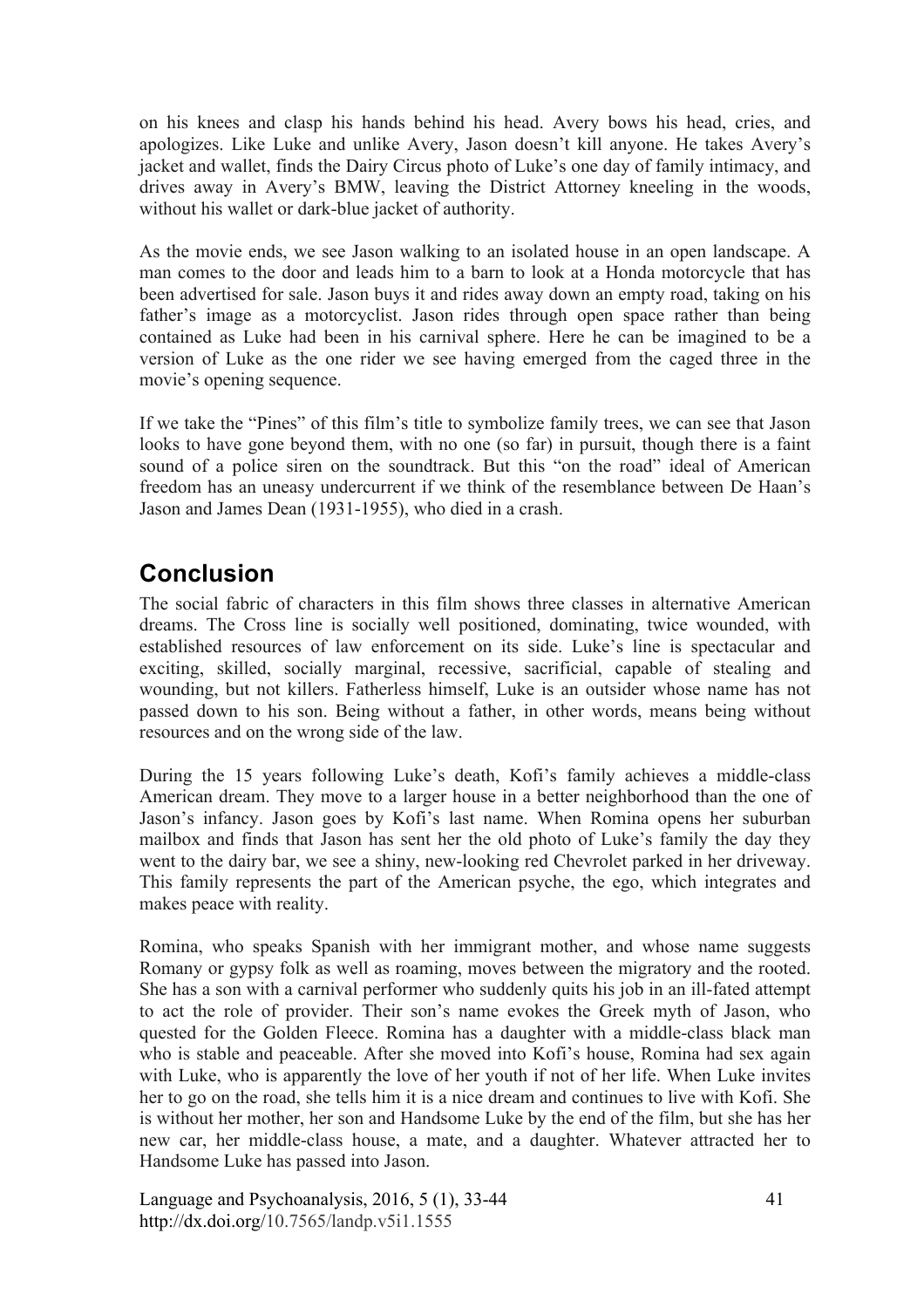Visibly a white boy, Jason has a Latina grandmother and a black-Hispanic sister. He is evidently known and accepted in the neighborhood where he buys drugs and gets a gun. He rides west alone on his new motorcycle but maintains his bond with home by sending his mother the photo. He is headed for the unknown. Not only does he penetrate space by traveling west, traditionally the American frontier, he penetrates the unknown by finding out the truth about his father and then assuming his image.

AJ, a spoiled, rich, white boy, grew up with a single mom, and now lives with a single dad who has very little authority as far as his son is concerned, though Avery does get elected State Attorney General. AJ, who is Avery Jr., bears his father's name. AJ, like his dad, has been shot in the leg in act of revenge for a prior aggression. Whereas Jason's only grandfather figure is the Scorpio Rising-style grease monkey who made Luke famous as the Moto Bandit, AJ had a judge for a grandfather and a lawyer-politician of dubious heroics for a dad. One imagines AJ limping his way after his dad into political office, with fewer scruples, while Jason rides free as an outsider.

Like Romina, Robin mediates between outlaw freedom and lower middle-class rootedness. When Robin meets Luke, he is riding a 4-wheeled dirt bike that he hauls around in a pick-up truck. His attraction for Luke's riding skills shows both an economic and an erotic motive. Formerly a bank robber, Robin has staked himself, now owns property where he lives and works, rooted to a place where he keeps files of records, and grows old. He has a new partner 15 years after Luke has been killed.

Ben Mendelsohn, born in Australia, brings an outsider aura to his Hollywood film roles, as does Ryan Gosling, born in Canada. In this regard, they can be linked to Australiaborn Rose Byrne, who plays Avery's estranged wife; and to the two Cuban-American performers who play Romina and Malena, who speak Spanish to each other in the film. The international cast plays in an American context with American-born actors in the majority, in a film directed by an American who is examining ideals of freedom, justice, and family.

Avery as a character is a mediator because he is a guilty cop and a liar who receives immunity as he uses his complicity and his law degree to get into political office. He identifies with the law of his father the judge, but uses his position as District Attorney to get his son out of trouble. Because he has a conscience, Avery lets Jason go free, reporting AJ's wound as caused by an unknown intruder. Shot by Luke but still walking, Avery is a wounded father, as is Kofi. Kofi was bloodied by Luke but continued to act as a father to Luke's son. When Avery kills Luke we see the dead man splayed in blood with his legs twisted so that he looks looks truncated. Judge Cross's remark about President Franklin Roosevelt declares that a wounded man can be a powerful man. In the role of wounded hero, Avery becomes politically influential. As a dead father, Luke proves to have a powerful effect on Avery's career and family as well as on Jason's fate as a motorcyclist.

Luke did not grow up around his dad, but Jason has had a trinity of fathers looking out for him: Luke, Kofi, and Avery. Collectively, they give Jason freedom to ride away. Jason ends the film on the wrong side of the law, but he has shown that he acts on what is fair. Called an "aimless youth" by the Police Chief, Jason has a better sense of justice than AJ has. The logo of "The Place Beyond the Pines" shows three pointed trees of differing heights. If Avery apparently stands the tallest, AJ is morally the smallest of the three.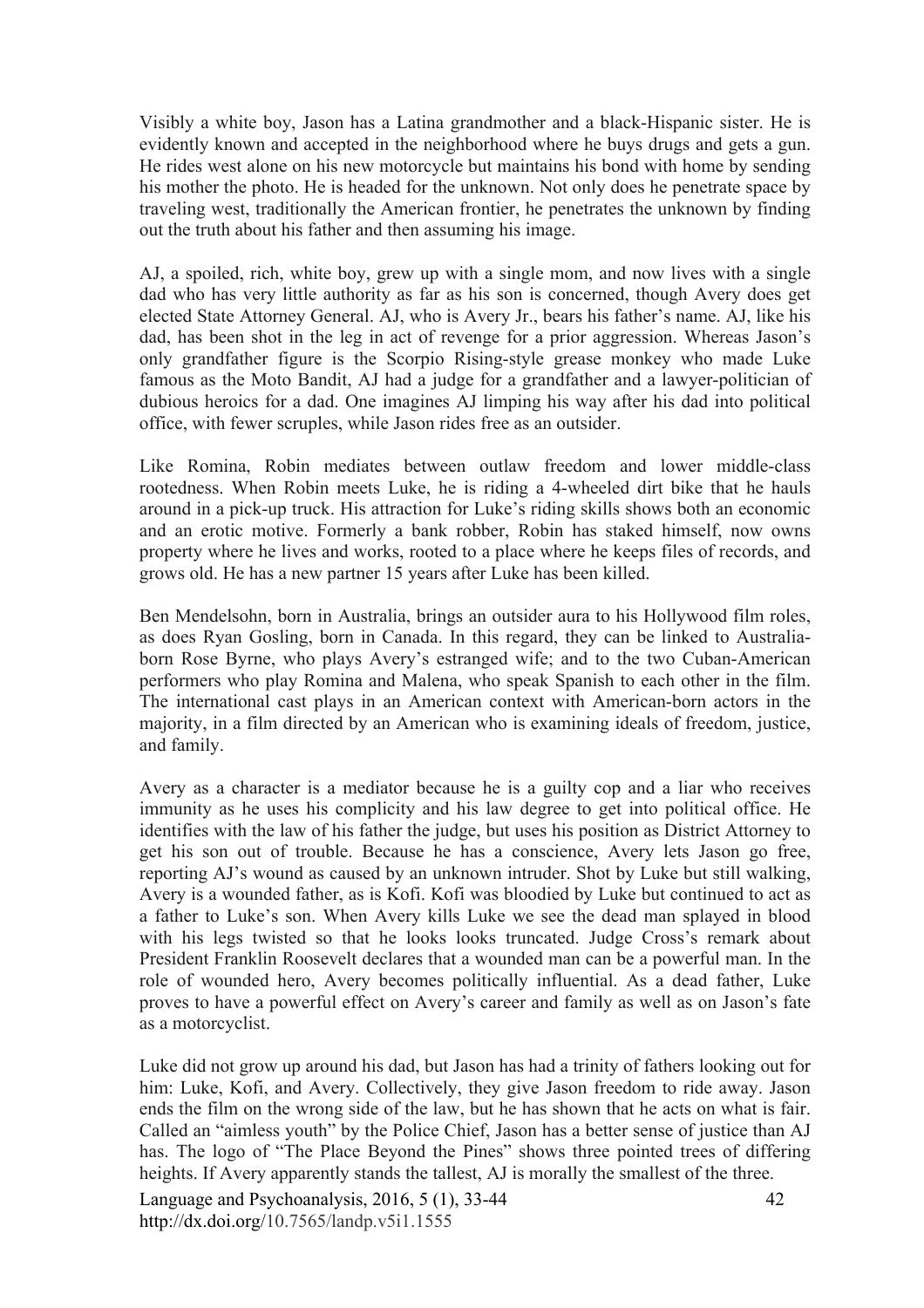## **Biographical Note**

Dianne M. Hunter, Emeritus Professor of English at Trinity College in Hartford, Connecticut, USA, edited Seduction and Theory: Readings in Gender, Representation and Rhetoric (U. of Illinois Press, 1989) and The Makings of Dr. Charcot's Hysteria Shows: Research Through Performance (E. Mellen Press, 1998). She has published essays on hysteria, seduction, psychoanalytic and feminist theory, Juliet Mitchell, Virginia Woolf, Mary Wollstonecraft Shelley, Edgar Allan Poe, Shakespeare, Ted Hughes, Sylvia Plath, Adrienne Rich, Bertha Pappenheim, LeRoi Jones/Amiri Baraka, Toni Dove, and Carolee Schneemann. She currently works on contemporary novels about researching family history.